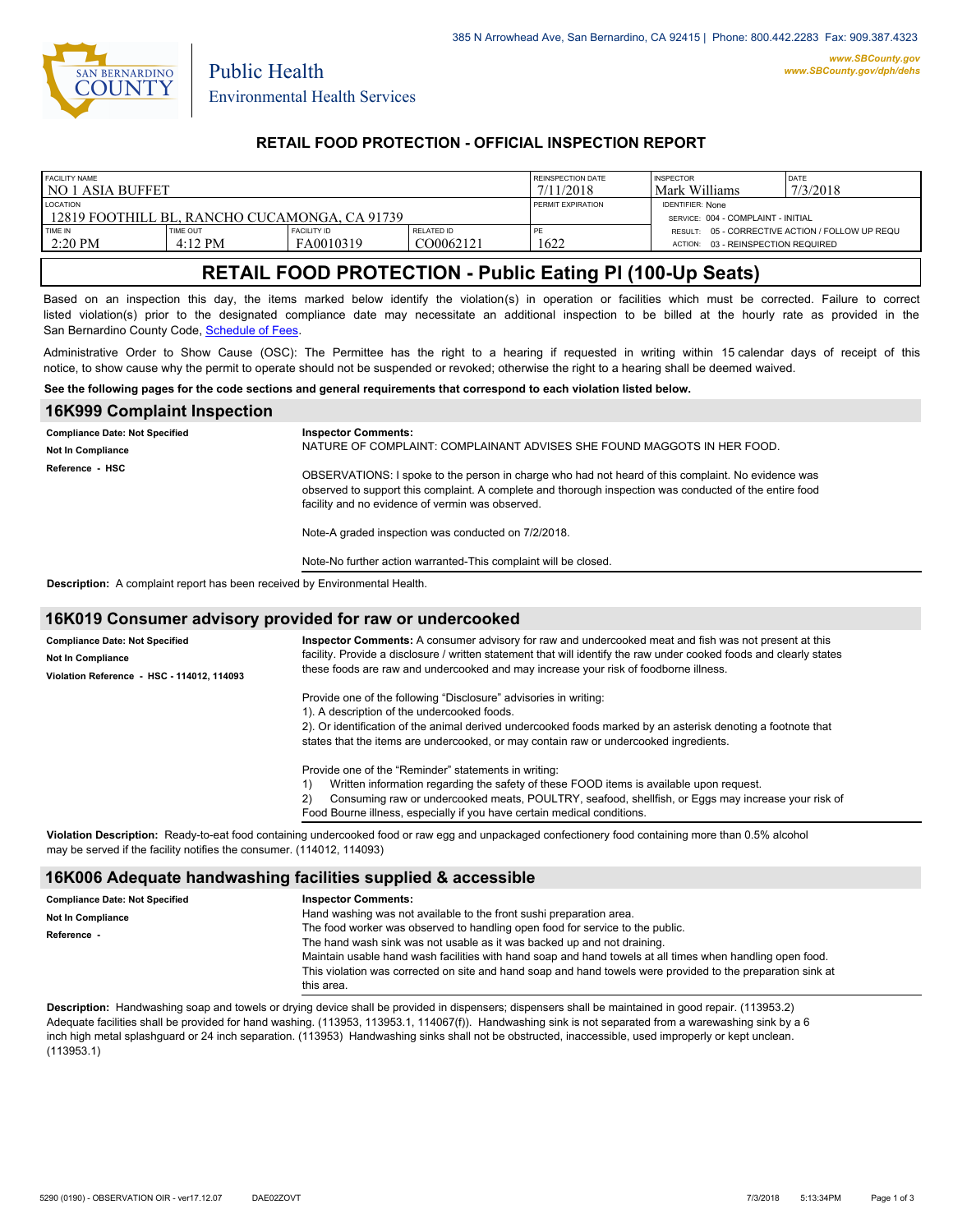

Public Health

## **RETAIL FOOD PROTECTION - OFFICIAL INSPECTION REPORT**

| FACILITY NAME<br><b>NO 1 ASIA BUFFET</b>                      |                                                                                                                                                                                                                                                                                                                                                                                                                                                                                                                                                                                          | DATE<br>7/3/2018                  |  |
|---------------------------------------------------------------|------------------------------------------------------------------------------------------------------------------------------------------------------------------------------------------------------------------------------------------------------------------------------------------------------------------------------------------------------------------------------------------------------------------------------------------------------------------------------------------------------------------------------------------------------------------------------------------|-----------------------------------|--|
| LOCATION<br>12819 FOOTHILL BL, RANCHO CUCAMONGA, CA 91739     |                                                                                                                                                                                                                                                                                                                                                                                                                                                                                                                                                                                          | <b>INSPECTOR</b><br>Mark Williams |  |
| 16K007 Proper hot and cold holding temperatures               |                                                                                                                                                                                                                                                                                                                                                                                                                                                                                                                                                                                          |                                   |  |
| <b>Compliance Date: Not Specified</b>                         | <b>Inspector Comments:</b>                                                                                                                                                                                                                                                                                                                                                                                                                                                                                                                                                               |                                   |  |
| Not In Compliance<br>Reference - HSC - 113996, 113998, 114037 | Several raw fish / sushi rolls were observed stored at room temperature at the sushi front customer serve area.<br>Discontinue this practice-Maintain all potentially hazardous foods below 41 F or above 135 F at all times.                                                                                                                                                                                                                                                                                                                                                            |                                   |  |
|                                                               | NOTE:<br>Time as a public health control is not being properly utilized for the food items listed above.                                                                                                                                                                                                                                                                                                                                                                                                                                                                                 |                                   |  |
|                                                               | Provide written procedures at the sushi serve area that specifies the following:<br>An approved TPHC (Time as a Public Health Control) plan must follow the following procedure:<br>1). The food shall be marked to indicate when the product will be discarded. Food is allowed to be out of<br>temperature control; for no more than four (4) hours.<br>2). The food shall be cooked and served or discarded within four (4) hours once removed from temperature<br>control.<br>3). Food that is not marked properly or that has exceeded the four hour time limit shall be discarded. |                                   |  |
|                                                               | Note-The raw sushi observed had been out for less than four (4) hours according to the manager and was<br>placed on ice at 41 F or below.                                                                                                                                                                                                                                                                                                                                                                                                                                                |                                   |  |
|                                                               | Description: Potentially hazardous foods shall be held at or below 41F or at or above 135F. (113996, 113998, 114037, 114343(a))                                                                                                                                                                                                                                                                                                                                                                                                                                                          |                                   |  |

**More Information: [http://www.sbcounty.gov/uploads/dph/dehs/Depts/EnvironmentalHealth/FormsPublications/Food\\_Danger\\_Zone.pdf](http://www.sbcounty.gov/uploads/dph/dehs/Depts/EnvironmentalHealth/FormsPublications/Food_Danger_Zone.pdf)**

| <b>16K009 Proper cooling methods</b>  |                                                                                                                                                                                                                                                                                                                                                                                                                         |  |  |
|---------------------------------------|-------------------------------------------------------------------------------------------------------------------------------------------------------------------------------------------------------------------------------------------------------------------------------------------------------------------------------------------------------------------------------------------------------------------------|--|--|
| <b>Compliance Date: Not Specified</b> | <b>Inspector Comments:</b>                                                                                                                                                                                                                                                                                                                                                                                              |  |  |
| Not In Compliance                     | Several containers of cooked noodles that had been cooked three (3) days earlier according to the                                                                                                                                                                                                                                                                                                                       |  |  |
| Reference HSC - 114000                | manager-Were observed at 50-56 F.                                                                                                                                                                                                                                                                                                                                                                                       |  |  |
|                                       | The noodles were observed in the walk-in cooler in stacked containers with tight fitting lids.                                                                                                                                                                                                                                                                                                                          |  |  |
|                                       | Discontinue cooling potentially hazardous foods in this manner.                                                                                                                                                                                                                                                                                                                                                         |  |  |
|                                       | Properly cool all potentially hazardous foods using one of the following methods:                                                                                                                                                                                                                                                                                                                                       |  |  |
|                                       | • Approved cooling methods include;                                                                                                                                                                                                                                                                                                                                                                                     |  |  |
|                                       | 1. Placing the food in shallow pans. (recommend using heat-conductive pans) with loose fitting lids.                                                                                                                                                                                                                                                                                                                    |  |  |
|                                       | 2. Separating the food into smaller or thinner portions.                                                                                                                                                                                                                                                                                                                                                                |  |  |
|                                       | 3. Using rapid cooling equipment such as chill blasters.                                                                                                                                                                                                                                                                                                                                                                |  |  |
|                                       | 4. Using containers that facilitate heat transfer.                                                                                                                                                                                                                                                                                                                                                                      |  |  |
|                                       | 5. Adding ice as an ingredient.                                                                                                                                                                                                                                                                                                                                                                                         |  |  |
|                                       | 6. Using ice paddles.                                                                                                                                                                                                                                                                                                                                                                                                   |  |  |
|                                       | 7. Placing containers in an ice bath, stirring food frequently.                                                                                                                                                                                                                                                                                                                                                         |  |  |
|                                       | 8. In accordance with an approved HACCP plan.                                                                                                                                                                                                                                                                                                                                                                           |  |  |
|                                       | 9. Utilizing other effecting means as approved by the enforcing agency.                                                                                                                                                                                                                                                                                                                                                 |  |  |
|                                       | NOTE-This violation was corrected on site and these noodles were voluntarily thrown in the trash and discarded<br>by the manager.                                                                                                                                                                                                                                                                                       |  |  |
|                                       | . When food is placed in cooling or cold holding equipment, food containers shall be arranged in the equipment<br>to provide maximum heat transfer through the container walls, loosely covered, or uncovered if protected from<br>overhead contamination during the cooling period to facilitate heat transfer from the surface of the food and<br>stirred as necessary to evenly cool a liquid or a semi-liquid food. |  |  |
|                                       | $\Box$ . The contract $\Box$ and $\Box$ and $\Box$ and $\Box$ and $\Box$ and $\Box$ and $\Box$ and $\Box$ and $\Box$ and $\Box$ and $\Box$ and $\Box$ and $\Box$ and $\Box$ and $\Box$ and $\Box$ and $\Box$ and $\Box$ and $\Box$ and $\Box$ and $\Box$ and $\Box$ and $\Box$                                                                                                                                          |  |  |

**Description:** All potentially hazardous food shall be RAPIDLY cooled from 135F to 70F, within 2 hours, and then from 70F to 41 F, within 4 hours. Cooling shall be by one or more of the following methods: in shallow containers; separating food into smaller portions; adding ice as an ingredient; using an ice bath; stirring frequently; using rapid cooling equipment; or, using containers that facilitate heat transfer.

PHF is to be cooled within 4 hours to 41F if prepared from ingredients at ambient temperature. Deliveries of PHF is to be cooled to below 41F within 4 hours if received between 41F to 45F.

**More Information: [http://www.sbcounty.gov/uploads/dph/dehs/Depts/EnvironmentalHealth/FormsPublications/cooling\\_hot\\_food\\_safely.pdf](http://www.sbcounty.gov/uploads/dph/dehs/Depts/EnvironmentalHealth/FormsPublications/cooling_hot_food_safely.pdf)**